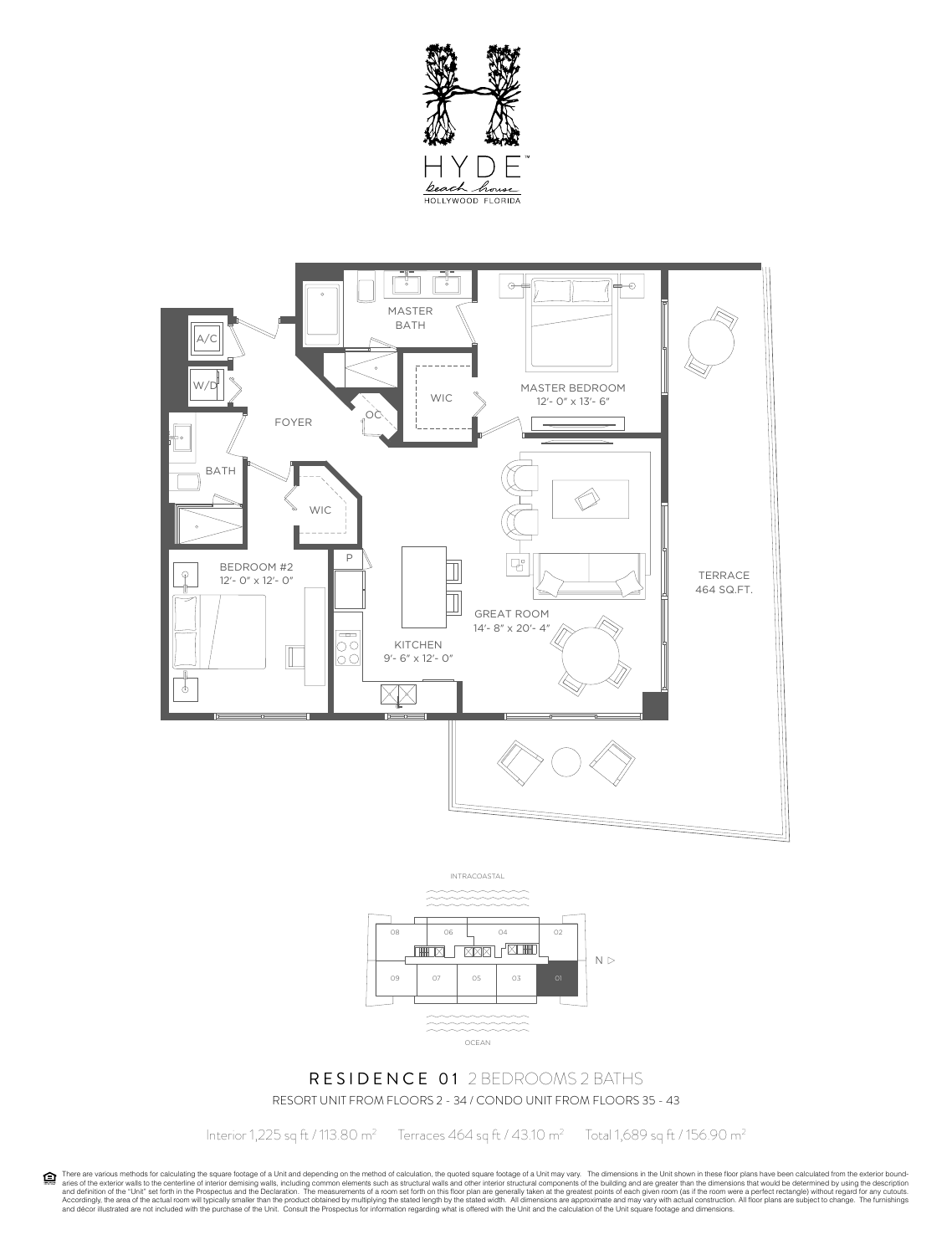





# RESIDENCE 02 2 BEDROOMS 2 BATHS RESORT UNIT FROM FLOORS 2 - 34 / CONDO UNIT FROM FLOORS 35 - 43

Interior 1,180 sq ft / 109.62 m<sup>2</sup>

Terraces 395 sq ft / 36.69 m<sup>2</sup> Total 1,575 sq ft / 146.31 m<sup>2</sup>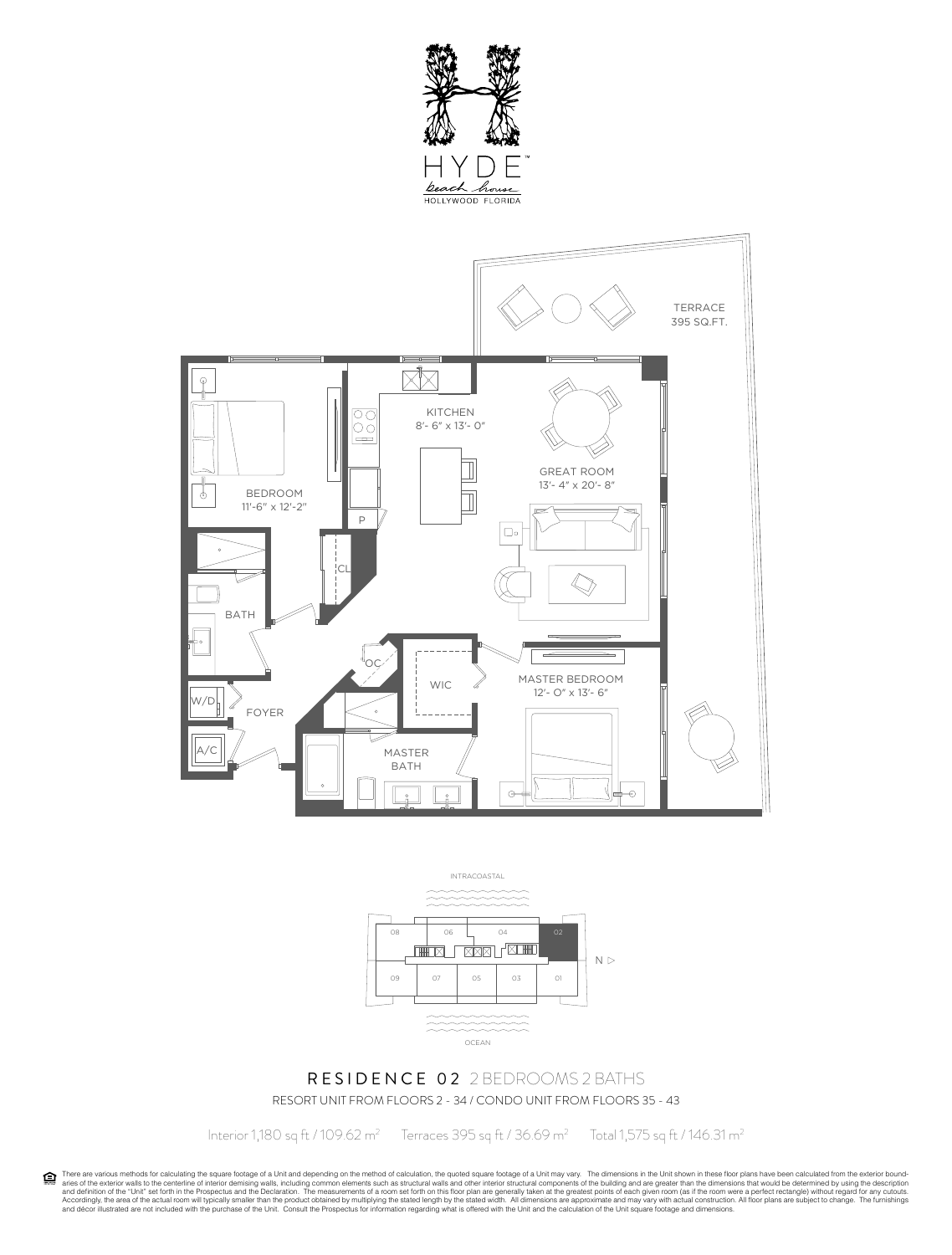





#### RESIDENCE 03 2 BEDROOMS 2 BATHS RESORT UNIT FROM FLOORS 7 - 34 / CONDO UNIT FROM FLOORS 35 - 43

Interior 1,100 sq ft / 102.19 m2

Terraces 215 sq ft / 19.97 m<sup>2</sup> Total 1,315 sq ft / 122.16 m<sup>2</sup>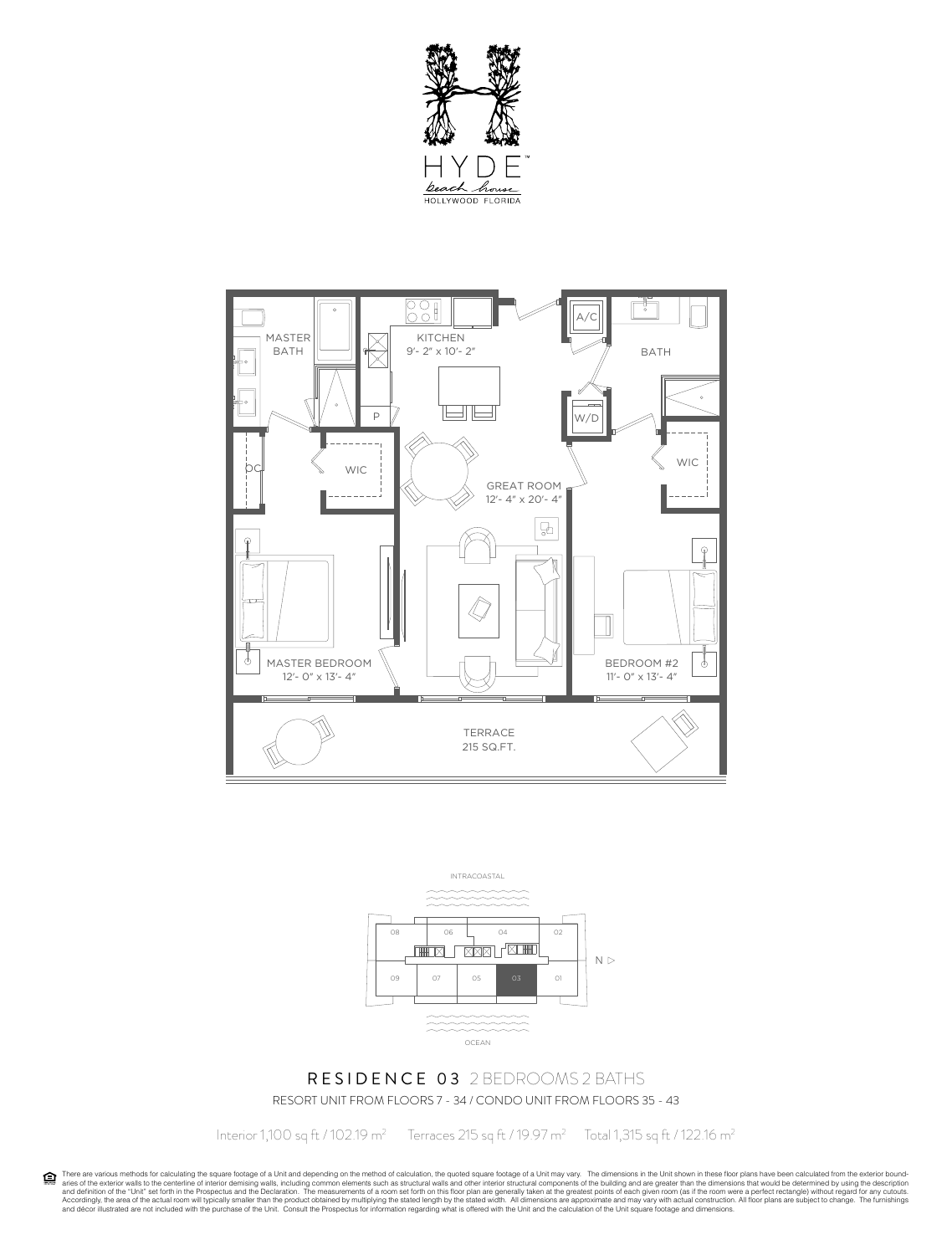



RESORT UNIT FROM FLOORS 2 - 34 / CONDO UNIT FROM FLOORS 35 - 43

Interior 1,315 sq ft / 122.16 m<sup>2</sup> Terraces 395 sq ft / 36.69 m<sup>2</sup>

Total 1,710 sq ft / 158.85 m2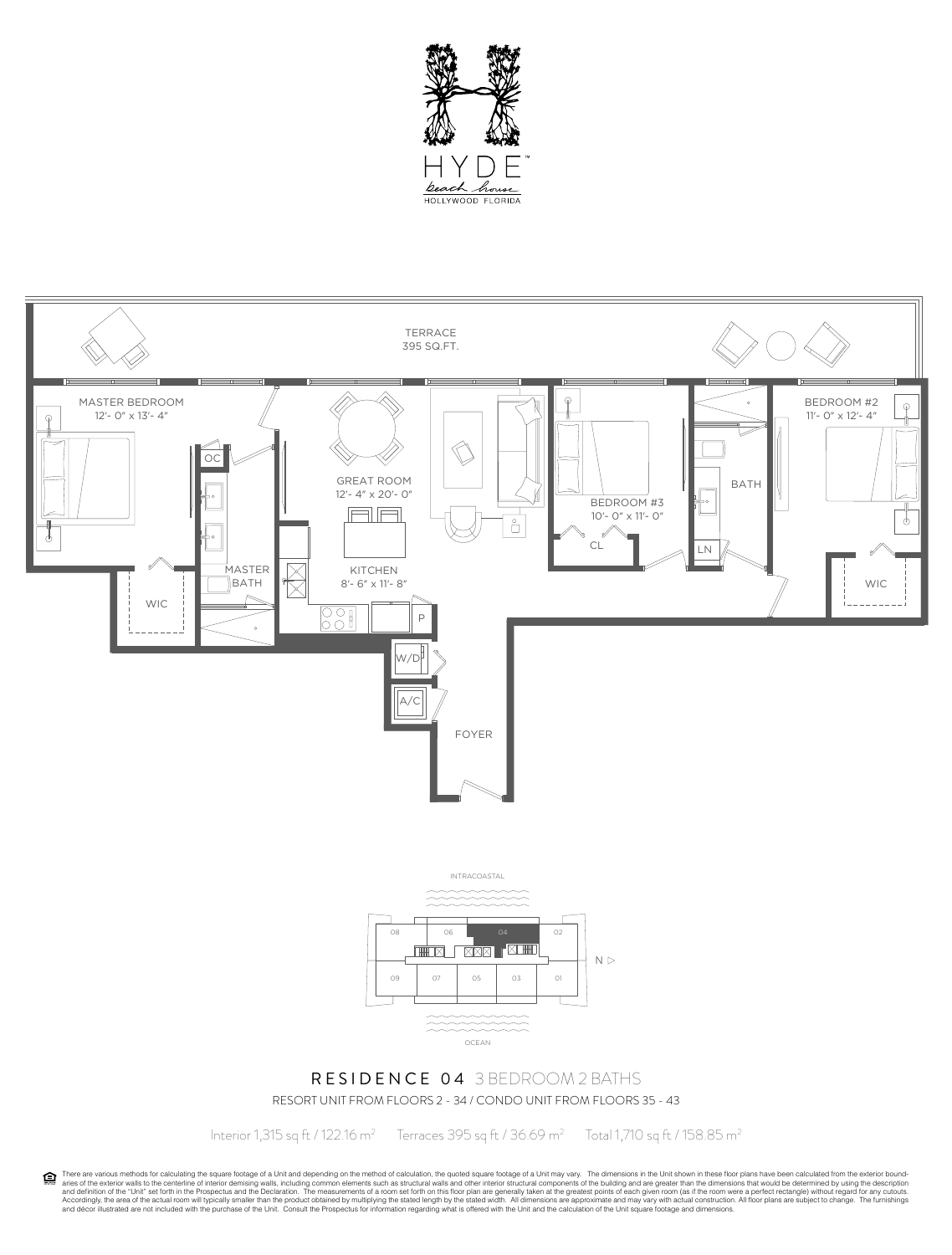





# RESIDENCE 05 2 BEDROOMS 2 BATHS RESORT UNIT FROM FLOORS 7 - 34 / CONDO UNIT FROM FLOORS 35 - 43

Interior 1,100 sq ft / 102.19 m<sup>2</sup> Terraces 215 sq ft / 19.97 m<sup>2</sup>

Total 1,315 sq ft / 122.16 m2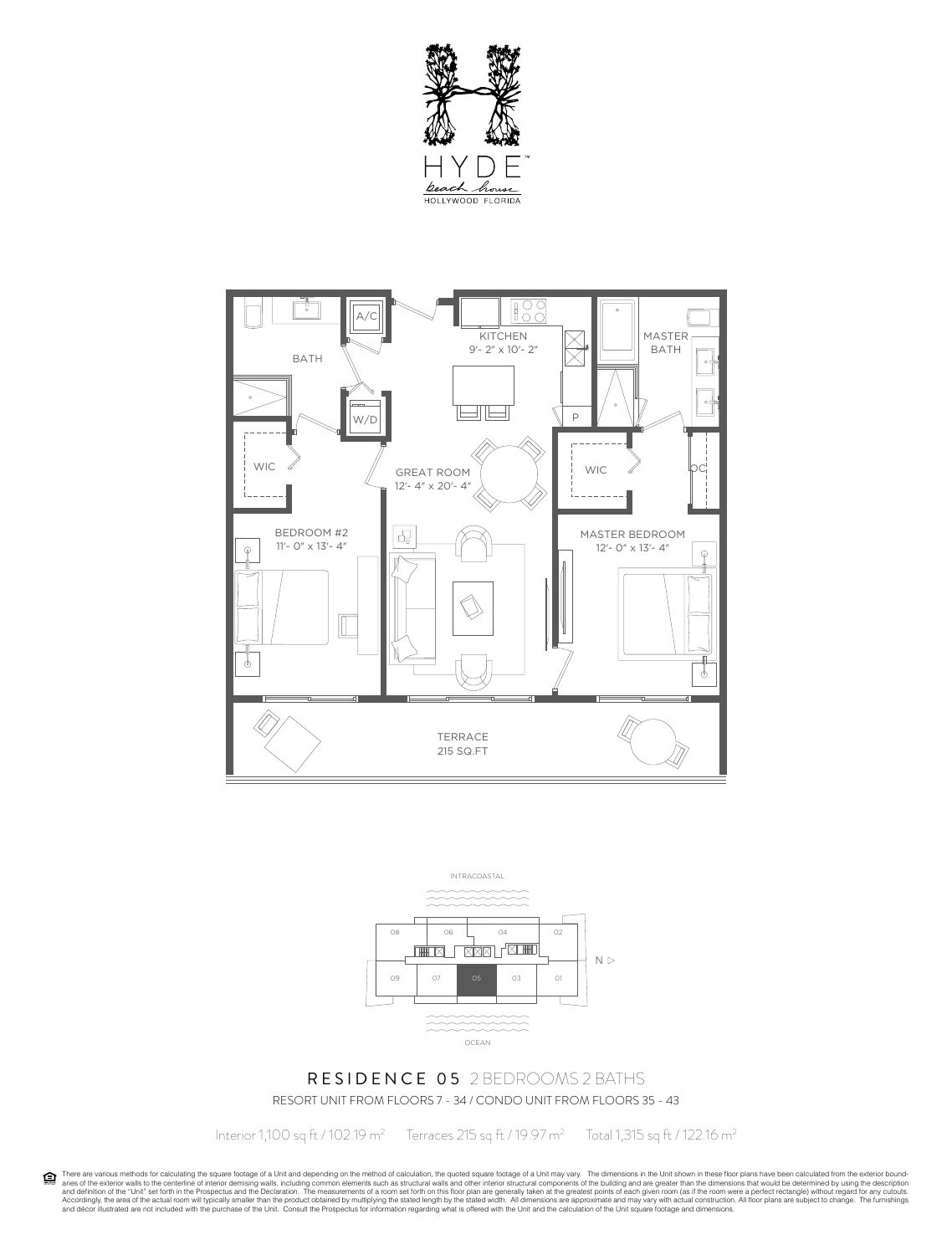





#### RESIDENCE 06 1 BEDROOMS 1.5 BATHS RESORT UNIT FROM FLOORS 2 - 34 / CONDO UNIT FROM FLOORS 35 - 43

Interior 795 sq ft / 73.85 m2

 Terraces 325 sq ft / 30.19 m2 Total 1,120 sq ft / 104.05 m2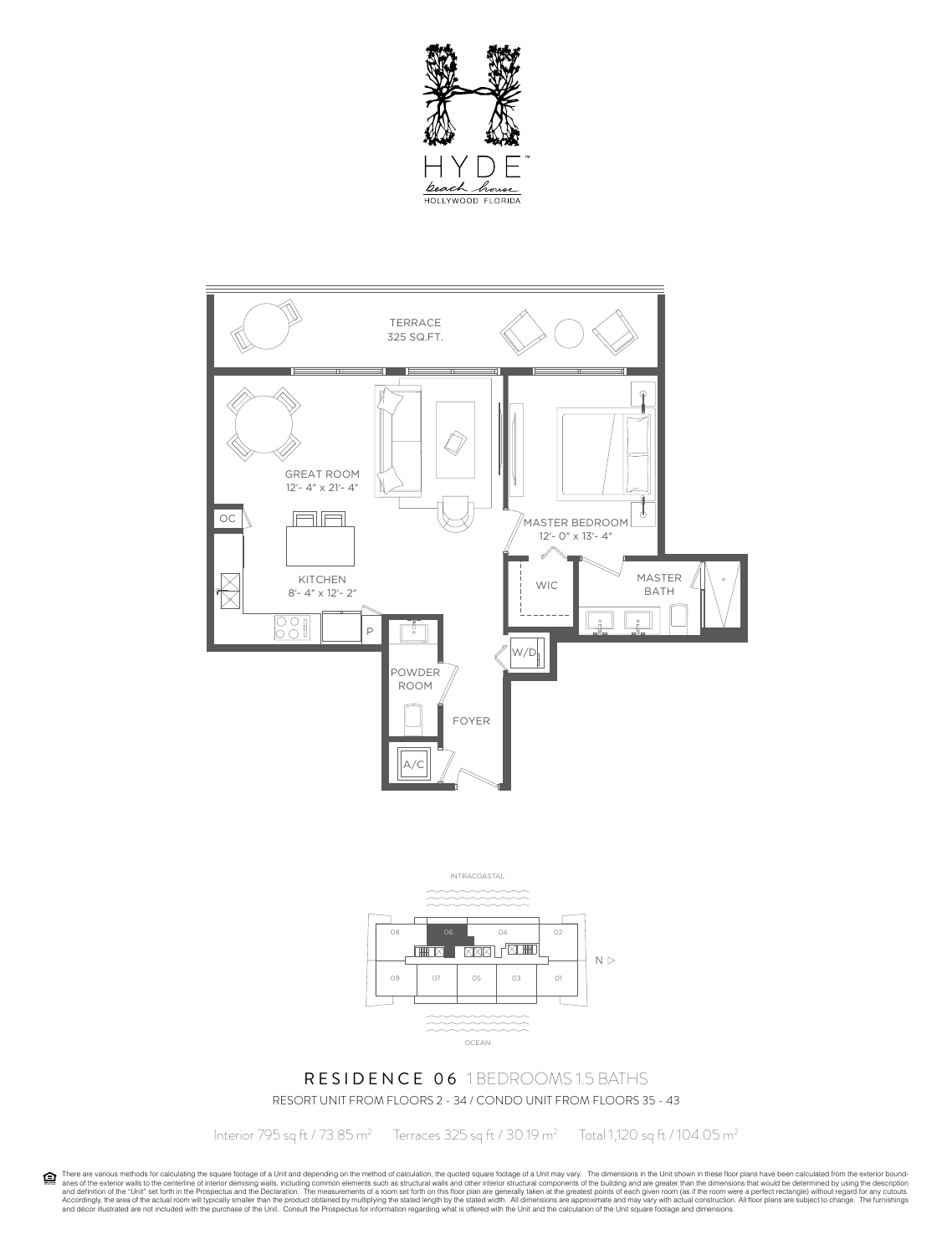





# RESIDENCE 07 2 BEDROOMS 2 BATHS RESORT UNIT FROM FLOORS 7 - 34 / CONDO UNIT FROM FLOORS 35 - 43

Interior 1,100 sq ft / 102.19 m2

Terraces 215 sq ft / 19.97 m<sup>2</sup> Total 1,315 sq ft / 122.16 m<sup>2</sup>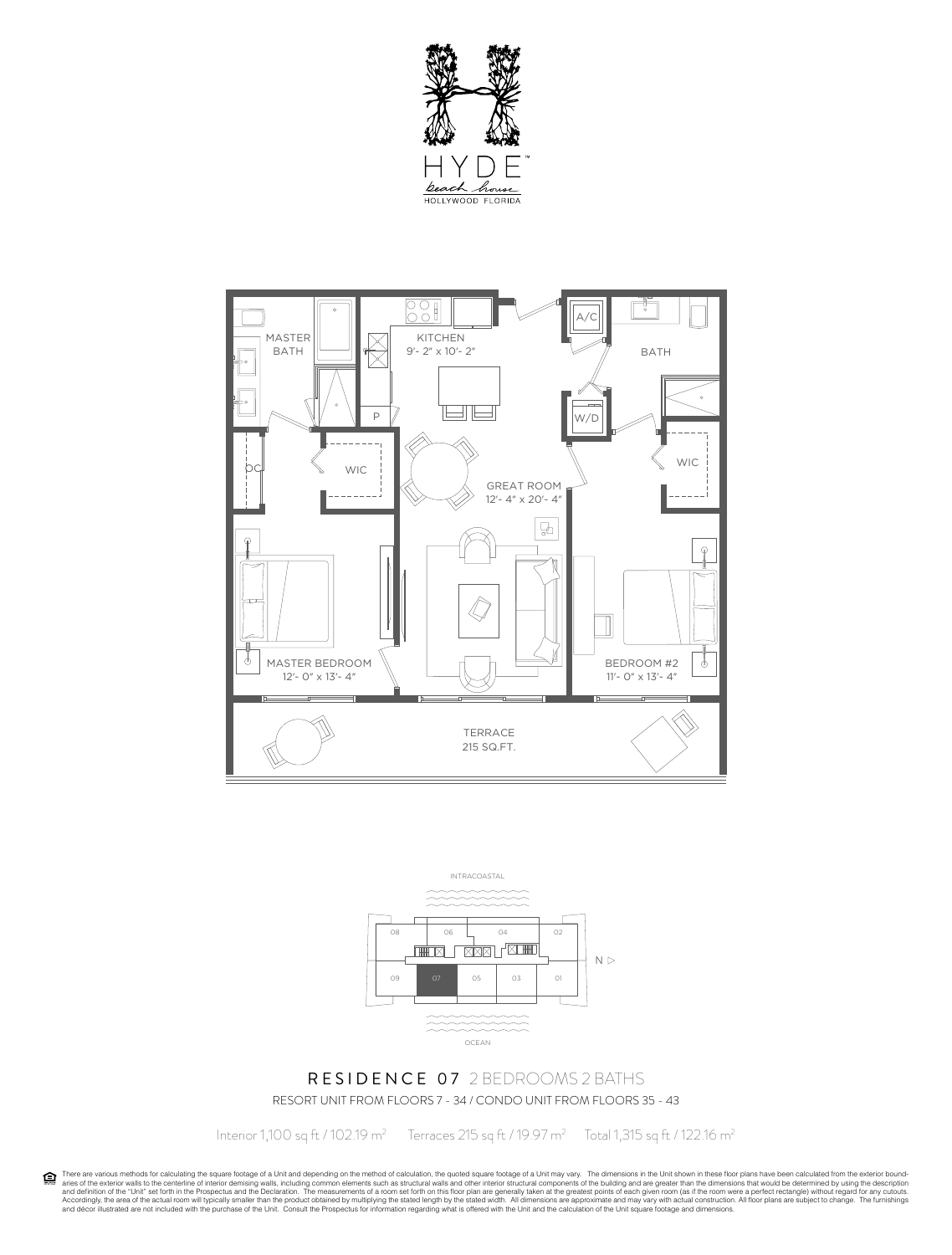





# RESIDENCE 08 3 BEDROOMS 2.5 BATHS RESORT UNIT FROM FLOORS 3 - 34 / CONDO UNIT FROM FLOORS 35 - 41

Interior 1,495 sq ft / 138.89 m2

Terraces 460 sq ft / 42.73 m<sup>2</sup> Total 1,955 sq ft / 181.62 m2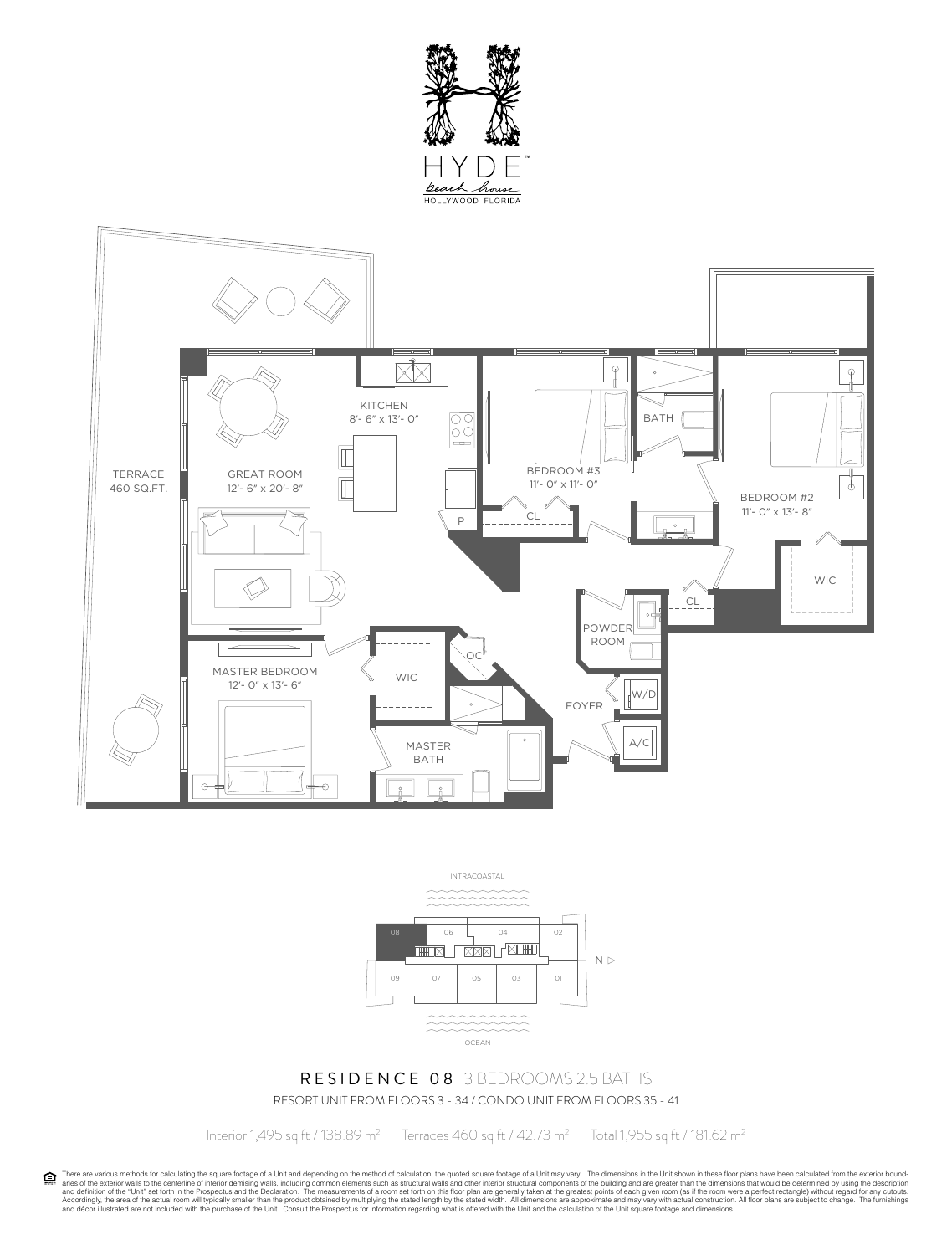





#### RESIDENCE 09 2 BEDROOMS 2 BATHS RESORT UNIT FROM FLOORS 3 - 34 / CONDO UNIT FROM FLOORS 35 - 41

Interior 1,225 sq ft / 113.80 m<sup>2</sup> Terraces 464 sq ft / 43.10 m<sup>2</sup>

Total 1,689 sq ft / 156.90 m2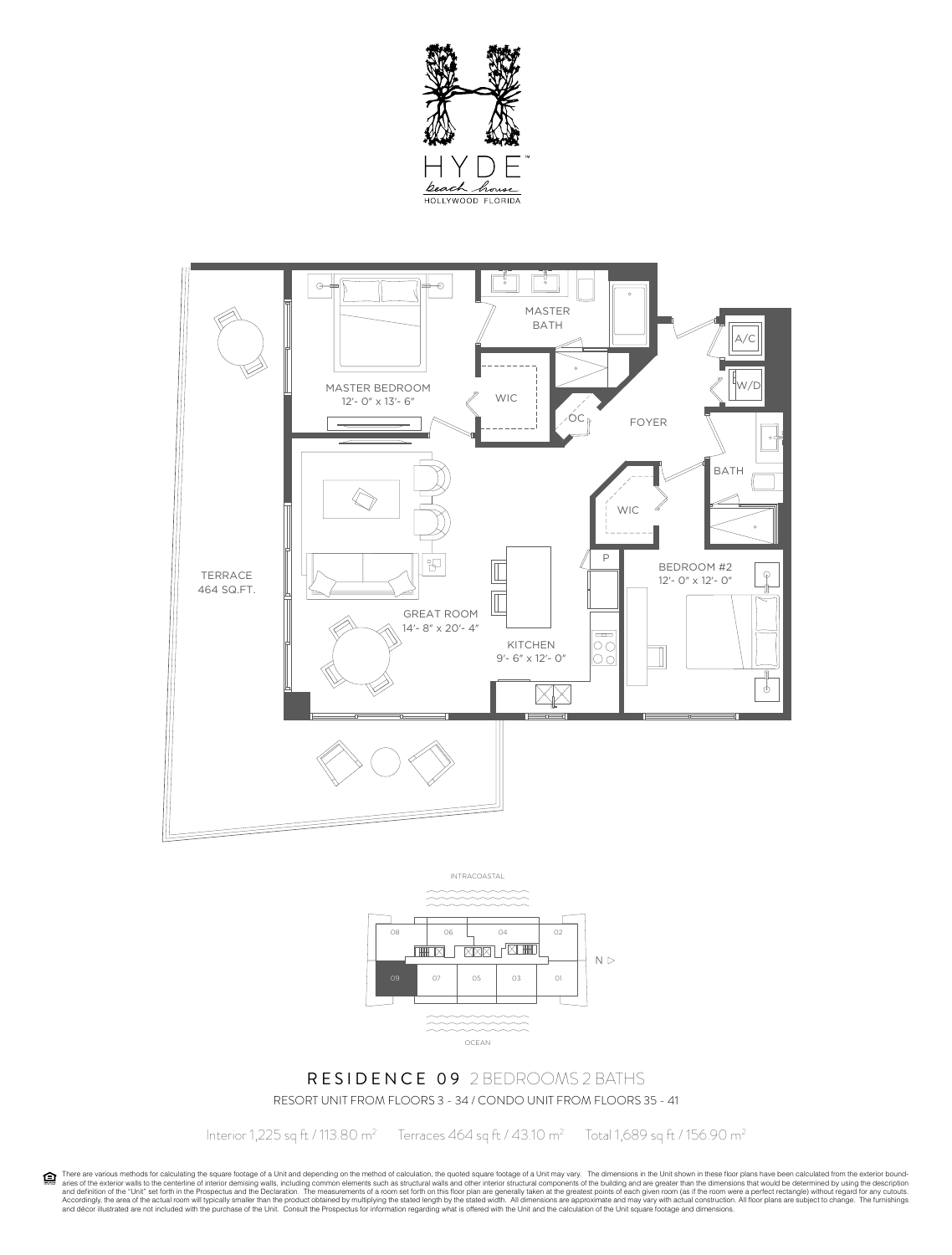



#### SITE PLAN AMENITIES LEVEL